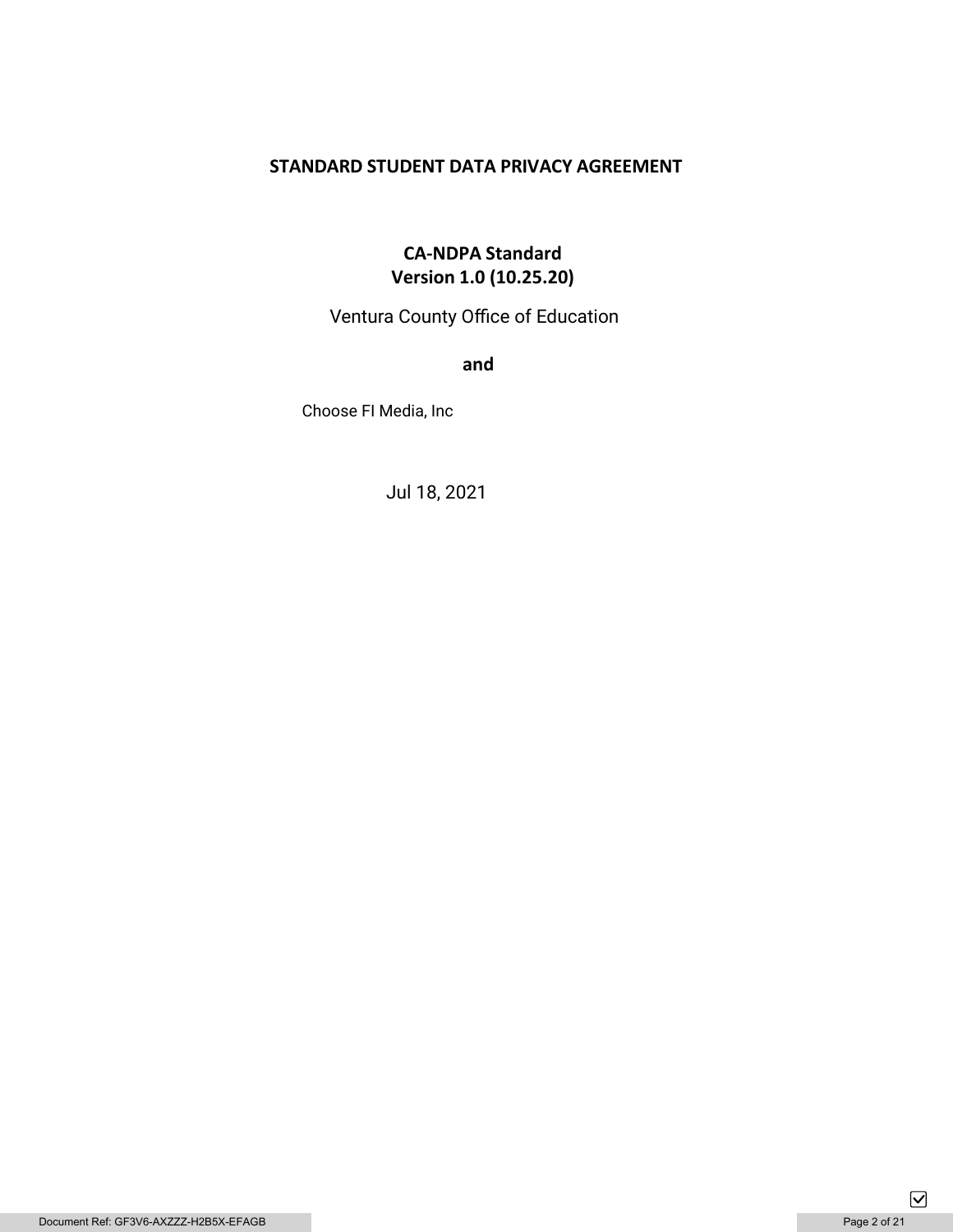This Student Data Privacy Agreement ("**DPA**") is entered into on the date of full execution (the "**Effective Date**") and is entered into by and between:

Ventura County Office of Education (biorated at 05100 Adolfo RdCamarilloCalifornia93012 (the "**Local Education Agency**" or "**LEA**") and

, located at Choose FI Media, Inc 11357 Nuckols Rd #1111, Glen Allen, VA 23059 (the "**Provider**").

**WHEREAS**, the Provider is providing educational or digital services to LEA.

**WHEREAS**, the Provider and LEA recognize the need to protect personally identifiable student information and other regulated data exchanged between them as required by applicable laws and regulations, such as the Family Educational Rights and Privacy Act ("**FERPA**") at 20 U.S.C. § 1232g (34 CFR Part 99);

the Children's Online Privacy Protection Act ("COPPA") at 15 U.S.C. § 6501-6506 (16 CFR Part 312), applicable state privacy laws and regulations

#### and

**WHEREAS**, the Provider and LEA desire to enter into this DPA for the purpose of establishing their respective obligations and duties in order to comply with applicable laws and regulations.

**NOW THEREFORE**, for good and valuable consideration, LEA and Provider agree as follows:

1. A description of the Services to be provided, the categories of Student Data that may be provided by LEA to Provider, and other information specific to this DPA are contained in the Standard Clauses hereto.

# 2. **Special Provisions.** *Check if Required*

 If checked, the Supplemental State Terms and attached hereto as **Exhibit "G"** are hereby incorporated by reference into this DPA in their entirety.

If Checked, the Provider, has signed **Exhibit "E"** to the Standard Clauses, otherwise known as General Offer of Privacy Terms

- 3. In the event of a conflict between the SDPC Standard Clauses, the State or Special Provisions will control. In the event there is conflict between the terms of the DPA and any other writing, including, but not limited to the Service Agreement and Provider Terms of Service or Privacy Policy the terms of this DPA shall control.
- 4. This DPA shall stay in effect for three years. Exhibit E will expire 3 years from the date the original DPA was signed.
- 5. The services to be provided by Provider to LEA pursuant to this DPA are detailed in **Exhibit "A"** (the "**Services**").
- 6. **Notices**. All notices or other communication required or permitted to be given hereunder may be given via e-mail transmission, or first-class mail, sent to the designated representatives below.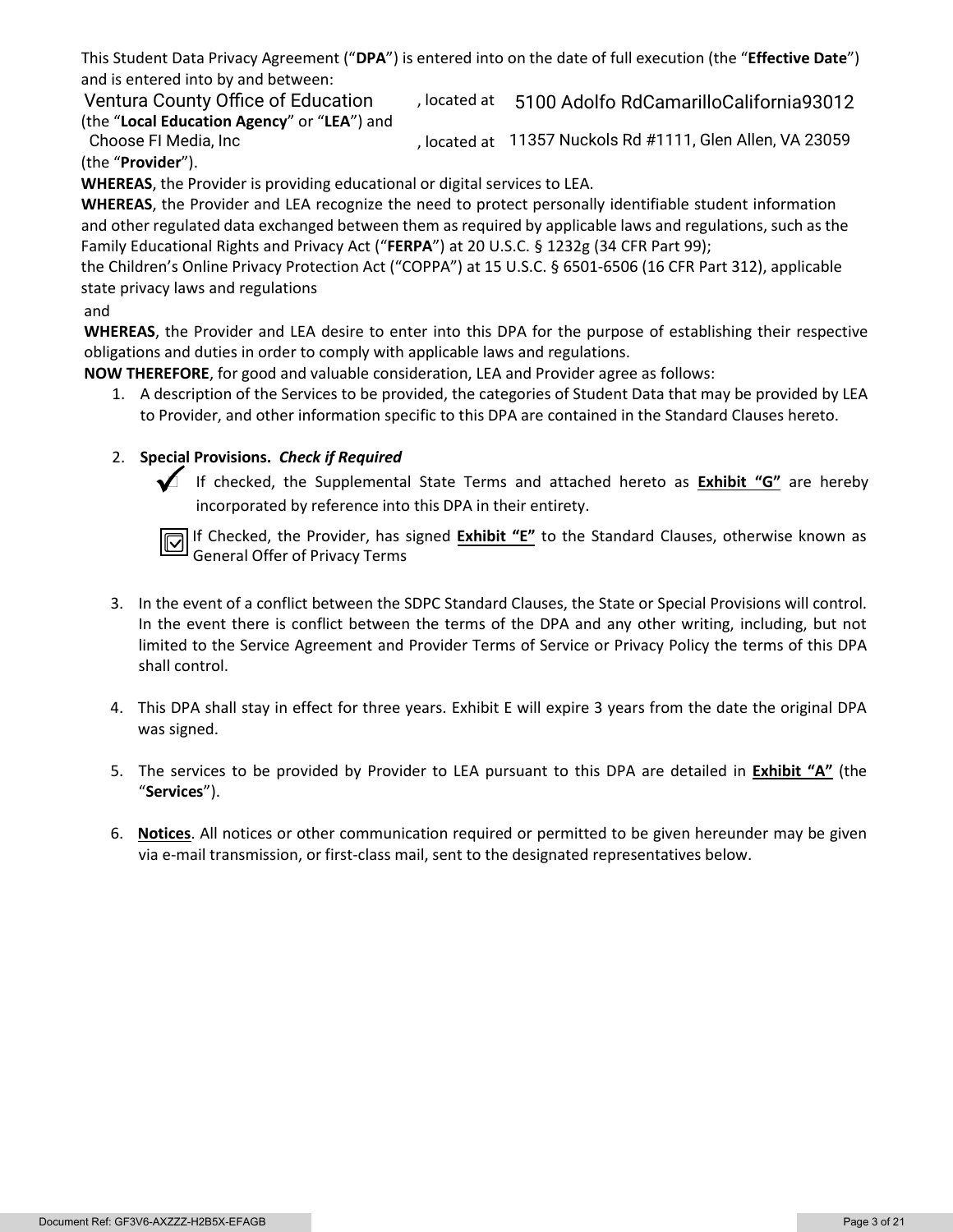| The designated representative for the LEA for this DPA is: |  |
|------------------------------------------------------------|--|
|------------------------------------------------------------|--|

|                                                                                                                                                                               | Address: 5100 Adolfo RdCamarilloCalifornia93012 |  |  |  |
|-------------------------------------------------------------------------------------------------------------------------------------------------------------------------------|-------------------------------------------------|--|--|--|
| Phone:805-383-1900 Email:lcline@vcoe.org Fermanical Contract Phone:805-383-1900                                                                                               |                                                 |  |  |  |
| The designated representative for the Provider for this DPA is:                                                                                                               |                                                 |  |  |  |
| <b>Edmund Tee</b>                                                                                                                                                             |                                                 |  |  |  |
| Address: 11357 Nuckols Rd #1111, Glen Allen, VA 23059<br><u> 1980 - Johann John Stone, markin amerikan bisa di sebagai pertama dan pertama dan pertama dan pertama dan pe</u> |                                                 |  |  |  |
|                                                                                                                                                                               |                                                 |  |  |  |
| IN WITNESS WHEREOF, LEA and Provider execute this DPA as of the Effective Date.                                                                                               |                                                 |  |  |  |
| LEA: Ventura County Office of Education                                                                                                                                       |                                                 |  |  |  |
|                                                                                                                                                                               |                                                 |  |  |  |
| Printed Name:LisaCline _______________________________Title/Position:Director of Internal Business                                                                            |                                                 |  |  |  |
| <b>PROVIDER:</b> Choose FI Media Inc                                                                                                                                          |                                                 |  |  |  |
|                                                                                                                                                                               | 07-27-2021                                      |  |  |  |
| Printed Name: Edmund Tee CEO<br>CEO Title/Position: CEO                                                                                                                       |                                                 |  |  |  |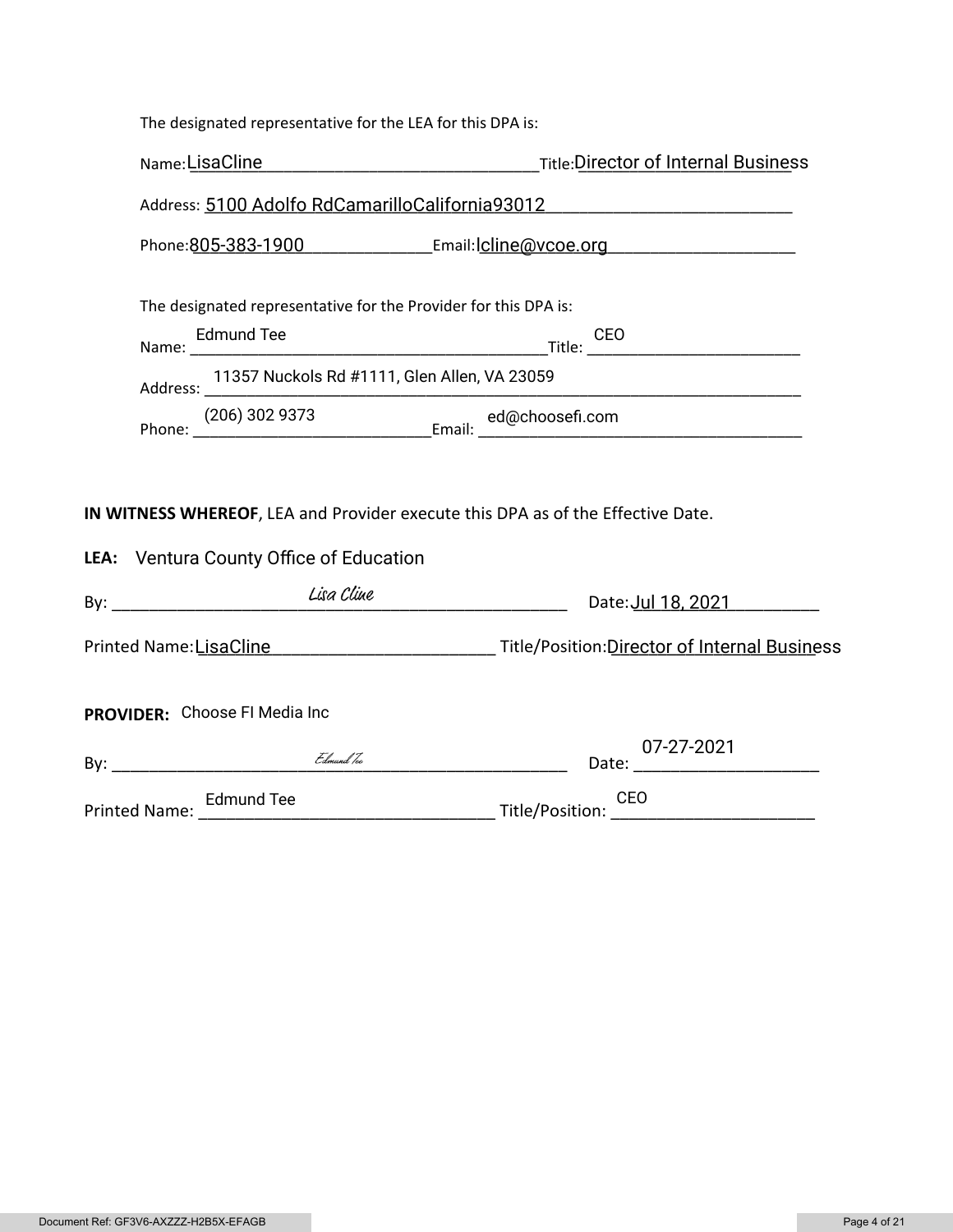#### **STANDARD CLAUSES**

Version 3.0

#### **ARTICLE I: PURPOSE AND SCOPE**

- **1. Purpose of DPA**. The purpose of this DPA is to describe the duties and responsibilities to protect Student Data including compliance with all applicable federal, state, and local privacy laws, rules, and regulations, all as may be amended from time to time. In performing these services, the Provider shall be considered a School Official with a legitimate educational interest, and performing services otherwise provided by the LEA. Provider shall be under the direct control and supervision of the LEA, with respect to its use of Student Data
- **2. Student Data to Be Provided**. In order to perform the Services described above, LEA shall provide Student Data as identified in the Schedule of Data, attached hereto as **Exhibit "B"**.
- **3. DPA Definitions**. The definition of terms used in this DPA is found in **Exhibit "C".** In the event of a conflict, definitions used in this DPA shall prevail over terms used in any other writing, including, but not limited to the Service Agreement, Terms of Service, Privacy Policies etc.

#### **ARTICLE II: DATA OWNERSHIP AND AUTHORIZED ACCESS**

- **1. Student Data Property of LEA**. All Student Data transmitted to the Provider pursuant to the Service Agreement is and will continue to be the property of and under the control of the LEA. The Provider further acknowledges and agrees that all copies of such Student Data transmitted to the Provider, including any modifications or additions or any portion thereof from any source, are subject to the provisions of this DPA in the same manner as the original Student Data. The Parties agree that as between them, all rights, including all intellectual property rights in and to Student Data contemplated per the Service Agreement, shall remain the exclusive property of the LEA. For the purposes of FERPA, the Provider shall be considered a School Official, under the control and direction of the LEA as it pertains to the use of Student Data, notwithstanding the above.
- **2. Parent Access**. To the extent required by law the LEA shall establish reasonable procedures by which a parent, legal guardian, or eligible student may review Education Records and/or Student Data correct erroneous information, and procedures for the transfer of student-generated content to a personal account, consistent with the functionality of services. Provider shall respond in a reasonably timely manner (and no later than forty five (45) days from the date of the request or pursuant to the time frame required under state law for an LEA to respond to a parent or student, whichever is sooner) to the LEA's request for Student Data in a student's records held by the Provider to view or correct as necessary. In the event that a parent of a student or other individual contacts the Provider to review any of the Student Data accessed pursuant to the Services, the Provider shall refer the parent or individual to the LEA, who will follow the necessary and proper procedures regarding the requested information.
- **3. Separate Account**. If Student-Generated Content is stored or maintained by the Provider, Provider shall, at the request of the LEA, transfer, or provide a mechanism for the LEA to transfer, said Student-Generated Content to a separate account created by the student.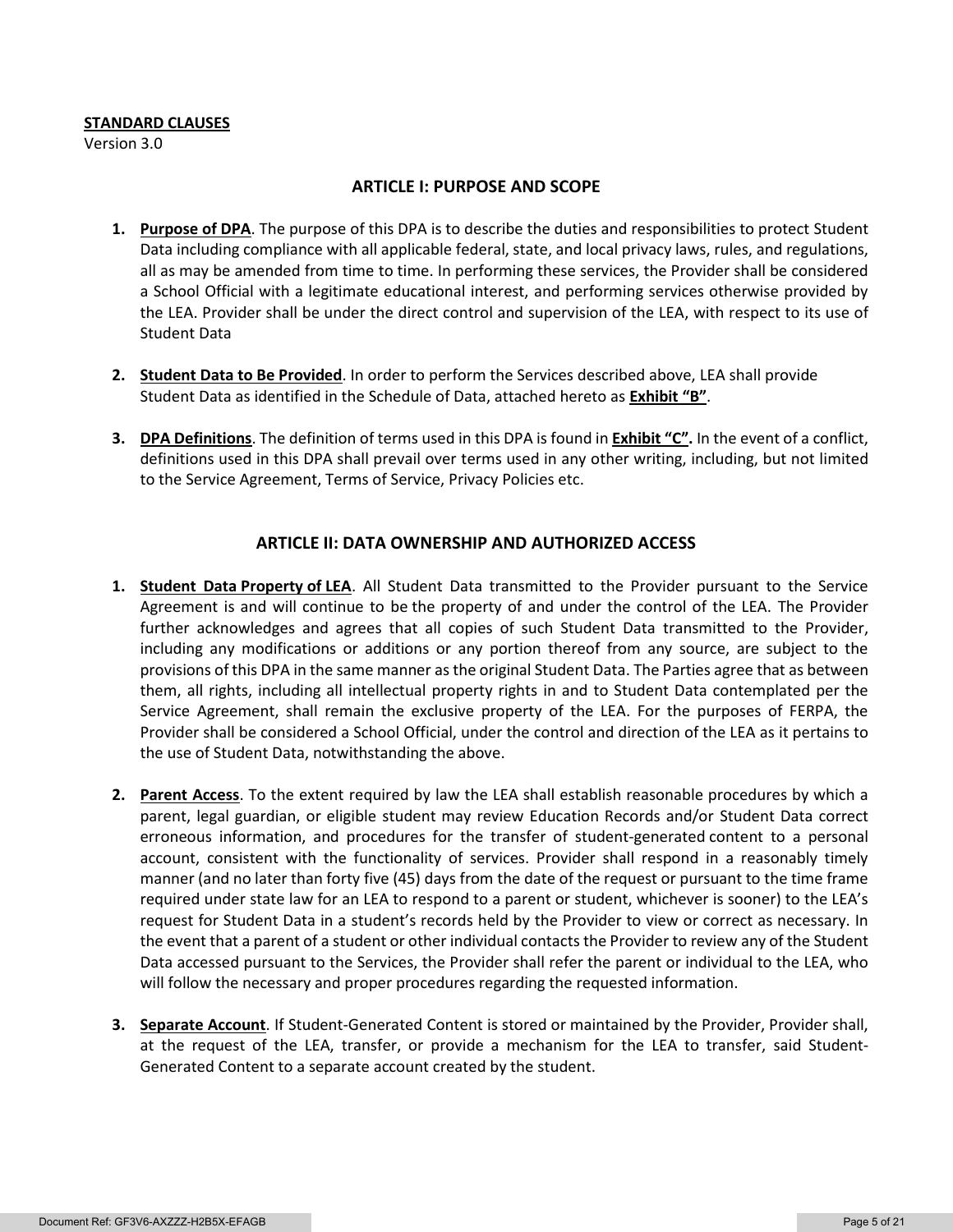- **4. Law Enforcement Requests**. Should law enforcement or other government entities ("Requesting Party(ies)") contact Provider with a request for Student Data held by the Provider pursuant to the Services, the Provider shall notify the LEA in advance of a compelled disclosure to the Requesting Party, unless lawfully directed by the Requesting Party not to inform the LEA of the request.
- **5. Subprocessors**. Provider shall enter into written agreements with all Subprocessors performing functions for the Provider in order for the Provider to provide the Services pursuant to the Service Agreement, whereby the Subprocessors agree to protect Student Data in a manner no less stringent than the terms of this DPA.

### **ARTICLE III: DUTIES OF LEA**

- **1. Provide Data in Compliance with Applicable Laws**. LEA shall provide Student Data for the purposes of obtaining the Services in compliance with all applicable federal, state, and local privacy laws, rules, and regulations, all as may be amended from time to time.
- **2. Annual Notification of Rights**. If the LEA has a policy of disclosing Education Rrecords and/or Student Data under FERPA (34 CFR § 99.31(a)(1)), LEA shall include a specification of criteria for determining who constitutes a school official and what constitutes a legitimate educational interest in its annual notification of rights.
- **3. Reasonable Precautions**. LEA shall take reasonable precautions to secure usernames, passwords, and any other means of gaining access to the services and hosted Student Data.
- **4. Unauthorized Access Notification**. LEA shall notify Provider promptly of any known unauthorized access. LEA will assist Provider in any efforts by Provider to investigate and respond to any unauthorized access.

### **ARTICLE IV: DUTIES OF PROVIDER**

- **1. Privacy Compliance**. The Provider shall comply with all applicable federal, state, and local laws, rules, and regulations pertaining to Student Data privacy and security, all as may be amended from time to time.
- **2. Authorized Use**. The Student Data shared pursuant to the Service Agreement, including persistent unique identifiers, shall be used for no purpose other than the Services outlined in Exhibit A or stated in the Service Agreement and/or otherwise authorized under the statutes referred to herein this DPA.
- **3. Provider Employee Obligation**. Provider shall require all of Provider's employees and agents who have access to Student Data to comply with all applicable provisions of this DPA with respect to the Student Data shared under the Service Agreement. Provider agrees to require and maintain an appropriate confidentiality agreement from each employee or agent with access to Student Data pursuant to the Service Agreement.
- **4. No Disclosure**. Provider acknowledges and agrees that it shall not make any re-disclosure of any Student Data or any portion thereof, including without limitation, user content or other non-public information and/or personally identifiable information contained in the Student Data other than as directed or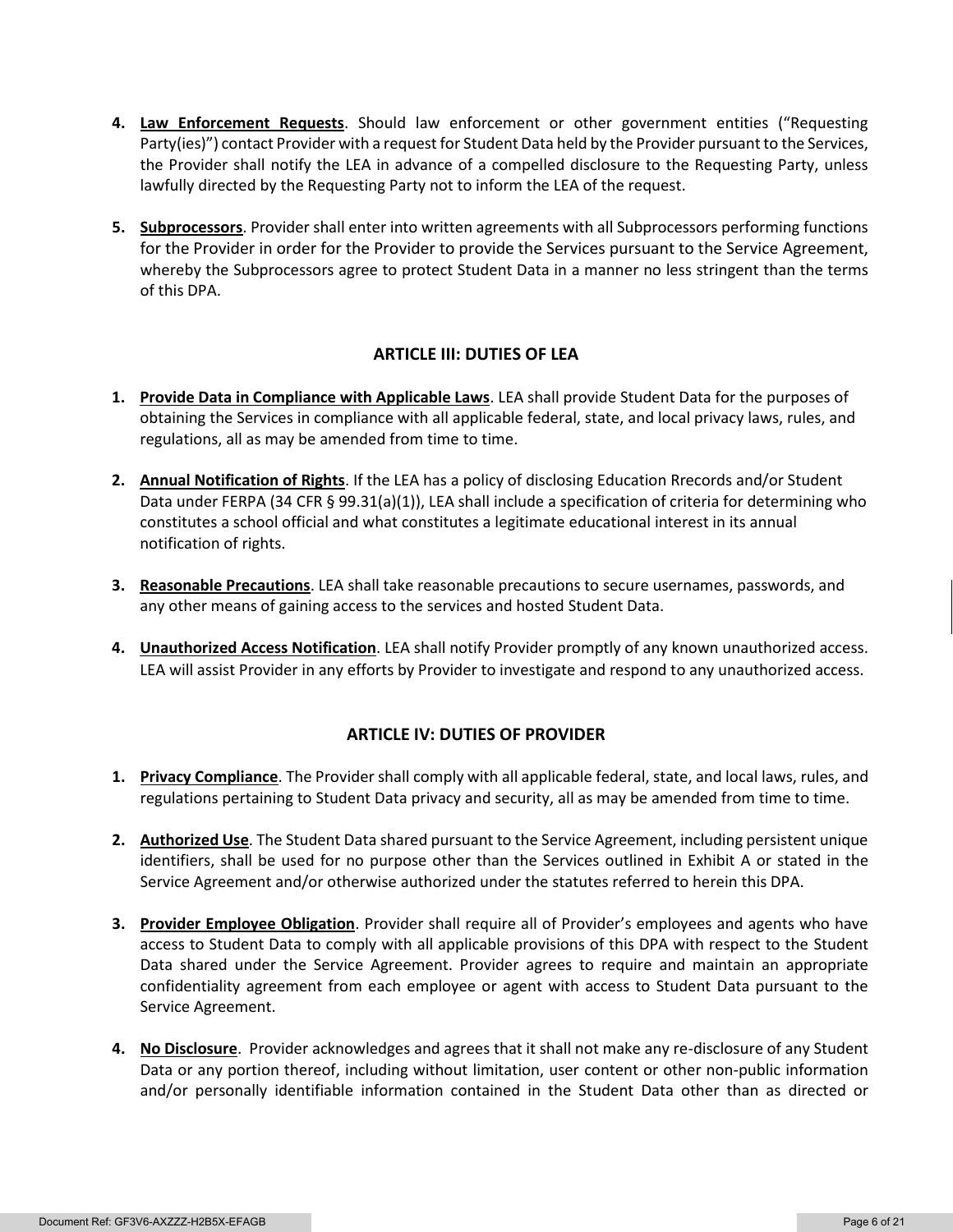permitted by the LEA or this DPA. This prohibition against disclosure shall not apply to aggregate summaries of De-Identified information, Student Data disclosed pursuant to a lawfully issued subpoena or other legal process, or to subprocessors performing services on behalf of the Provider pursuant to this DPA. Provider will not Sell Student Data to any third party.

- **5. De-Identified Data**: Provider agrees not to attempt to re-identify de-identified Student Data. De-Identified Data may be used by the Provider for those purposes allowed under FERPA and the following purposes: (1) assisting the LEA or other governmental agencies in conducting research and other studies; and (2) research and development of the Provider's educational sites, services, or applications, and to demonstrate the effectiveness of the Services; and (3) for adaptive learning purpose and for customized student learning. Provider's use of De-Identified Data shall survive termination of this DPA or any request by LEA to return or destroy Student Data. Except for Subprocessors, Provider agrees not to transfer deidentified Student Data to any party unless (a) that party agrees in writing not to attempt re-identification, and (b) prior written notice has been given to the LEA who has provided prior written consent for such transfer. Prior to publishing any document that names the LEA explicitly or indirectly, the Provider shall obtain the LEA's written approval of the manner in which de-identified data is presented.
- **6. Disposition of Data**. Upon written request from the LEA, Provider shall dispose of or provide a mechanism for the LEA to transfer Student Data obtained under the Service Agreement, within sixty (60) days of the date of said request and according to a schedule and procedure as the Parties may reasonably agree. Upon termination of this DPA, if no written request from the LEA is received, Provider shall dispose of all Student Data after providing the LEA with reasonable prior notice. The duty to dispose of Student Data shall not extend to Student Data that had been De-Identified or placed in a separate student account pursuant to section II 3. The LEA may employ a "Directive for Disposition of Data" form, a copy of which is attached hereto as **Exhibit "D"**. If the LEA and Provider employ Exhibit "D," no further written request or notice is required on the part of either party prior to the disposition of Student Data described in Exhibit  $"D.$
- **7. Advertising Limitations.** Provider is prohibited from using, disclosing, or selling Student Data to (a) inform, influence, or enable Targeted Advertising; or (b) develop a profile of a student, family member/guardian or group, for any purpose other than providing the Service to LEA. This section does not prohibit Provider from using Student Data (i) for adaptive learning or customized student learning (including generating personalized learning recommendations); or (ii) to make product recommendations to teachers or LEA employees; or (iii) to notify account holders about new education product updates, features, or services or from otherwise using Student Data as permitted in this DPA and its accompanying exhibits

### **ARTICLE V: DATA PROVISIONS**

- **1. Data Storage**. Where required by applicable law, Student Data shall be stored within the United States. Upon request of the LEA, Provider will provide a list of the locations where Student Data is stored.
- **2. Audits.** No more than once a year, or following unauthorized access, upon receipt of a written request from the LEA with at least ten (10) business days' notice and upon the execution of an appropriate confidentiality agreement, the Provider will allow the LEA to audit the security and privacy measures that are in place to ensure protection of Student Data or any portion thereof as it pertains to the delivery of services to the LEA . The Provider will cooperate reasonably with the LEA and any local, state, or federal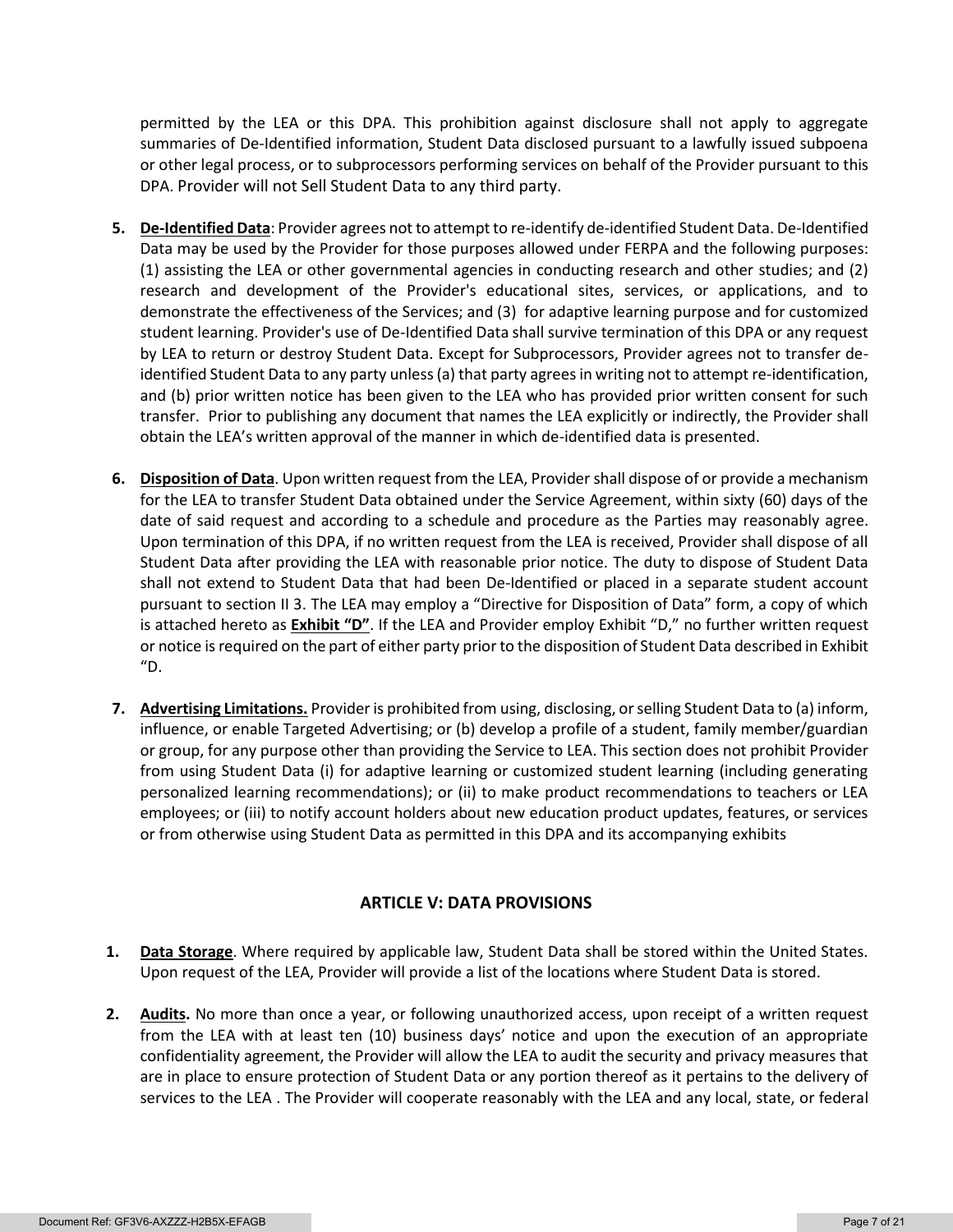agency with oversight authority or jurisdiction in connection with any audit or investigation of the Provider and/or delivery of Services to students and/or LEA, and shall provide reasonable access to the Provider's facilities, staff, agents and LEA's Student Data and all records pertaining to the Provider, LEA and delivery of Services to the LEA. Failure to reasonably cooperate shall be deemed a material breach of the DPA.

- **3. Data Security**. The Provider agrees to utilize administrative, physical, and technical safeguards designed to protect Student Data from unauthorized access, disclosure, acquisition, destruction, use, or modification. The Provider shall adhere to any applicable law relating to data security. The provider shall implement an adequate Cybersecurity Framework based on one of the nationally recognized standards set forth set forth in **Exhibit "F"**. Exclusions, variations, or exemptions to the identified Cybersecurity Framework must be detailed in an attachment to **Exhibit "H"**. Additionally, Provider may choose to further detail its security programs and measures that augment or are in addition to the Cybersecurity Framework in **Exhibit "F"**. Provider shall provide, in the Standard Schedule to the DPA, contact information of an employee who LEA may contact if there are any data security concerns or questions.
- **4. Data Breach**. In the event of an unauthorized release, disclosure or acquisition of Student Data that compromises the security, confidentiality or integrity of the Student Data maintained by the Provider the Provider shall provide notification to LEA within seventy-two (72) hours of confirmation of the incident, unless notification within this time limit would disrupt investigation of the incident by law enforcement. In such an event, notification shall be made within a reasonable time after the incident. Provider shall follow the following process:
	- (1) The security breach notification described above shall include, at a minimum, the following information to the extent known by the Provider and as it becomes available:
		- i. The name and contact information of the reporting LEA subject to this section.
		- ii. A list of the types of personal information that were or are reasonably believed to have been the subject of a breach.
		- iii. If the information is possible to determine at the time the notice is provided, then either (1) the date of the breach, (2) the estimated date of the breach, or (3) the date range within which the breach occurred. The notification shall also include the date of the notice.
		- iv. Whether the notification was delayed as a result of a law enforcement investigation, if that information is possible to determine at the time the notice is provided; and
		- v. A general description of the breach incident, if that information is possible to determine at the time the notice is provided.
	- (2) Provider agrees to adhere to all federal and state requirements with respect to a data breach related to the Student Data, including, when appropriate or required, the required responsibilities and procedures for notification and mitigation of any such data breach.
	- (3) Provider further acknowledges and agrees to have a written incident response plan that reflects best practices and is consistent with industry standards and federal and state law for responding to a data breach, breach of security, privacy incident or unauthorized acquisition or use of Student Data or any portion thereof, including personally identifiable information and agrees to provide LEA, upon request, with a summary of said written incident response plan.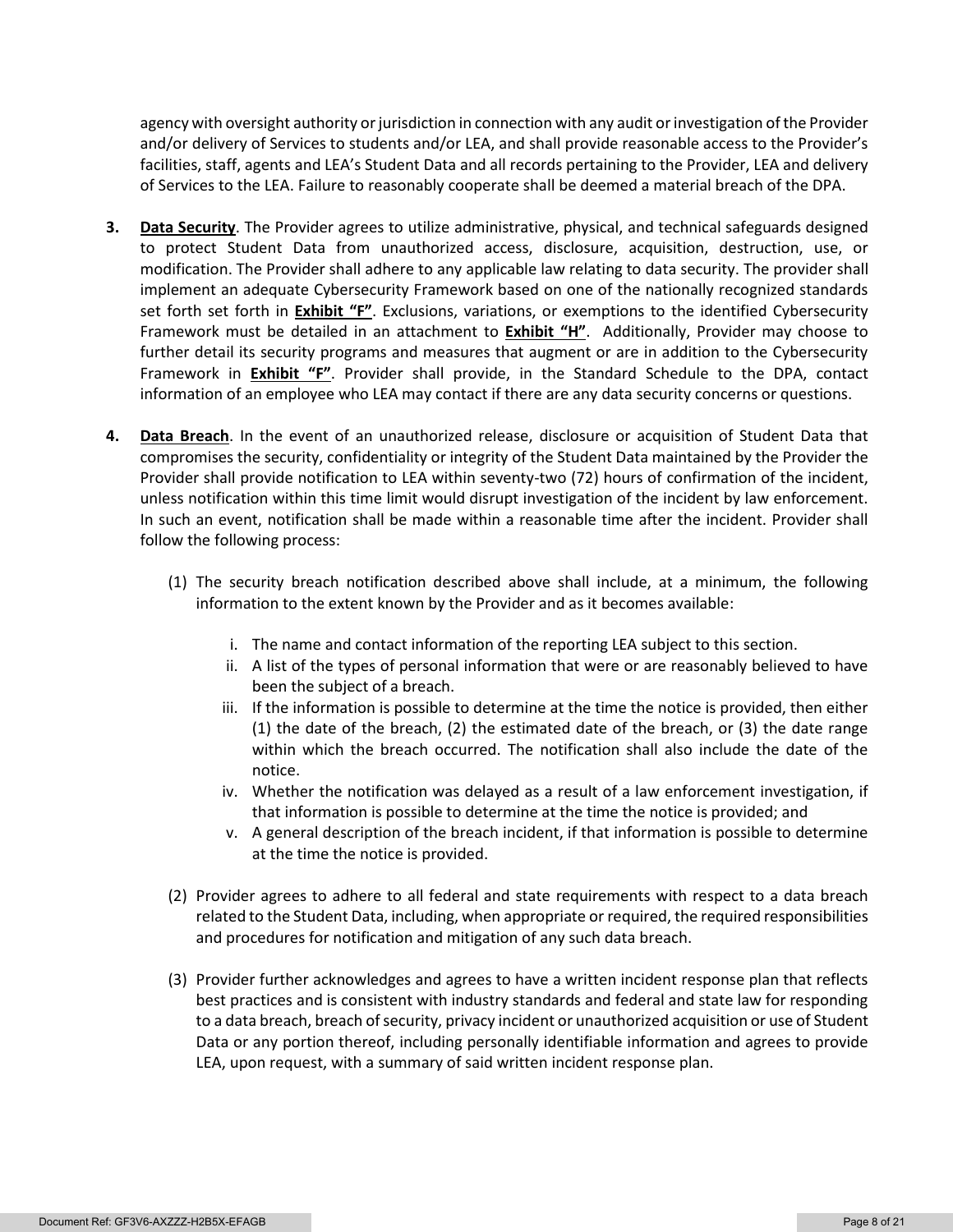- (4) LEA shall provide notice and facts surrounding the breach to the affected students, parents or guardians.
- (5) In the event of a breach originating from LEA's use of the Service, Provider shall cooperate with LEA to the extent necessary to expeditiously secure Student Data.

#### **ARTICLE VI: GENERAL OFFER OF TERMS**

Provider may, by signing the attached form of "General Offer of Privacy Terms" (General Offer, attached hereto as **Exhibit "E"**), be bound by the terms of **Exhibit "E"** to any other LEA who signs the acceptance on said Exhibit. The form is limited by the terms and conditions described therein.

#### **ARTICLE VII: MISCELLANEOUS**

- **1. Termination**. In the event that either Party seeks to terminate this DPA, they may do so by mutual written consent so long as the Service Agreement has lapsed or has been terminated. Either party may terminate this DPA and any service agreement or contract if the other party breaches any terms of this DPA.
- **2. Effect of Termination Survival**. If the Service Agreement is terminated, the Provider shall destroy all of LEA's Student Data pursuant to Article IV, section 6.
- **3. Priority of Agreements**. This DPA shall govern the treatment of Student Data in order to comply with the privacy protections, including those found in FERPA and all applicable privacy statutes identified in this DPA. In the event there is conflict between the terms of the DPA and the Service Agreement, Terms of Service, Privacy Policies, or with any other bid/RFP, license agreement, or writing, the terms of this DPA shall apply and take precedence. In the event of a conflict between Exhibit H, the SDPC Standard Clauses, and/or the Supplemental State Terms, Exhibit H will control, followed by the Supplemental State Terms. Except as described in this paragraph herein, all other provisions of the Service Agreement shall remain in effect.
- **4. Entire Agreement**. This DPA and the Service Agreement constitute the entire agreement of the Parties relating to the subject matter hereof and supersedes all prior communications, representations, or agreements, oral or written, by the Parties relating thereto. This DPA may be amended and the observance of any provision of this DPA may be waived (either generally or in any particular instance and either retroactively or prospectively) only with the signed written consent of both Parties. Neither failure nor delay on the part of any Party in exercising any right, power, or privilege hereunder shall operate as a waiver of such right, nor shall any single or partial exercise of any such right, power, or privilege preclude any further exercise thereof or the exercise of any other right, power, or privilege.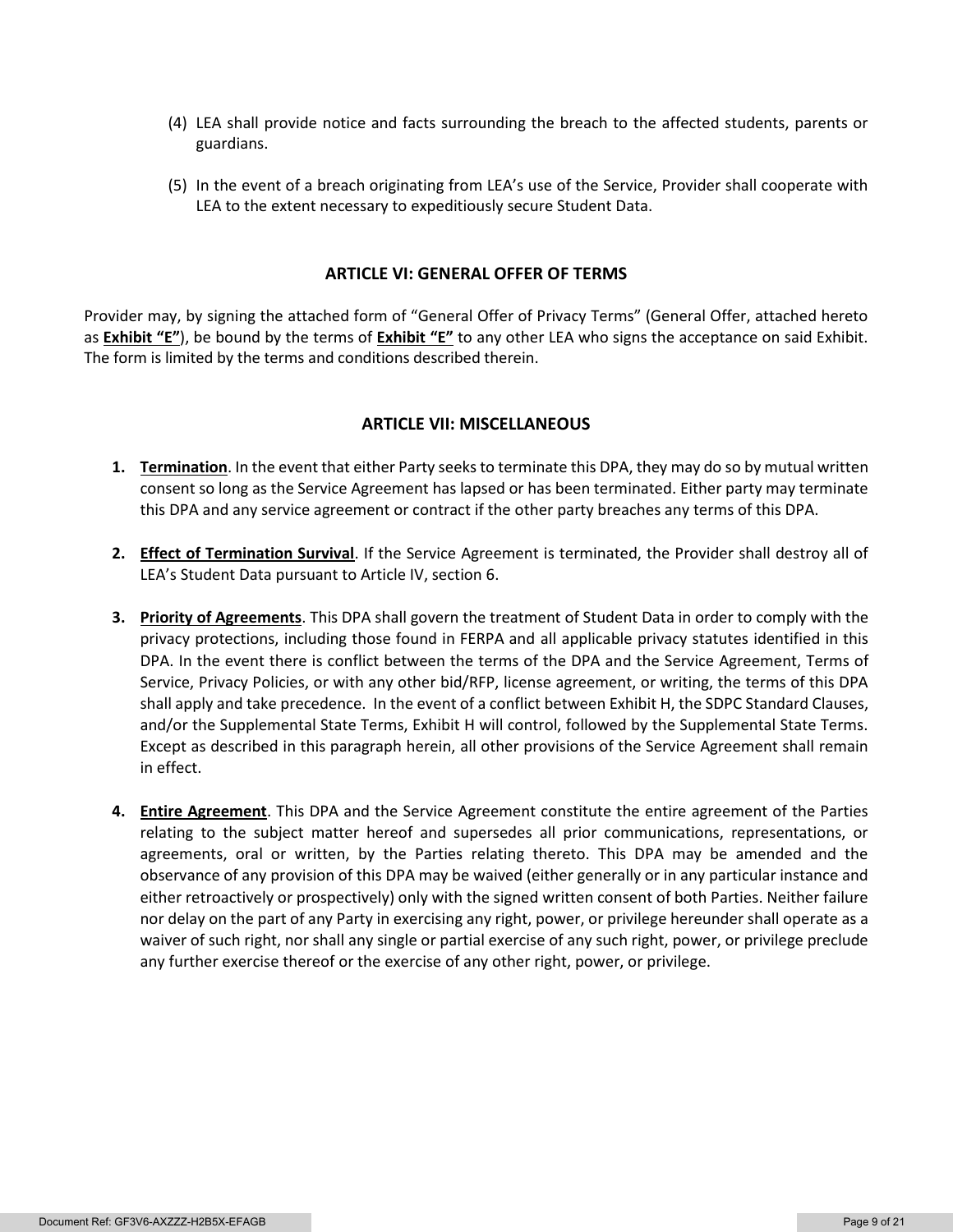- **5. Severability**. Any provision of this DPA that is prohibited or unenforceable in any jurisdiction shall, as to such jurisdiction, be ineffective to the extent of such prohibition or unenforceability without invalidating the remaining provisions of this DPA, and any such prohibition or unenforceability in any jurisdiction shall not invalidate or render unenforceable such provision in any other jurisdiction. Notwithstanding the foregoing, if such provision could be more narrowly drawn so as not to be prohibited or unenforceable in such jurisdiction while, at the same time, maintaining the intent of the Parties, it shall, as to such jurisdiction, be so narrowly drawn without invalidating the remaining provisions of this DPA or affecting the validity or enforceability of such provision in any other jurisdiction.
- **6. Governing Law; Venue and Jurisdiction**. THIS DPA WILL BE GOVERNED BY AND CONSTRUED IN ACCORDANCE WITH THE LAWS OF THE STATE OF THE LEA, WITHOUT REGARD TO CONFLICTS OF LAW PRINCIPLES. EACH PARTY CONSENTS AND SUBMITS TO THE SOLE AND EXCLUSIVE JURISDICTION TO THE STATE AND FEDERAL COURTS FOR THE COUNTY OF THE LEA FOR ANY DISPUTE ARISING OUT OF OR RELATING TO THIS DPA OR THE TRANSACTIONS CONTEMPLATED HEREBY.
- **7. Successors Bound**: This DPA is and shall be binding upon the respective successors in interest to Provider in the event of a merger, acquisition, consolidation or other business reorganization or sale of all or substantially all of the assets of such business In the event that the Provider sells, merges, or otherwise disposes of its business to a successor during the term of this DPA, the Provider shall provide written notice to the LEA no later than sixty (60) days after the closing date of sale, merger, or disposal. Such notice shall include a written, signed assurance that the successor will assume the obligations of the DPA and any obligations with respect to Student Data within the Service Agreement. The LEA has the authority to terminate the DPA if it disapproves of the successor to whom the Provider is selling, merging, or otherwise disposing of its business.
- **8. Authority.** Each party represents that it is authorized to bind to the terms of this DPA, including confidentiality and destruction of Student Data and any portion thereof contained therein, all related or associated institutions, individuals, employees or contractors who may have access to the Student Data and/or any portion thereof.
- **9. Waiver**. No delay or omission by either party to exercise any right hereunder shall be construed as a waiver of any such right and both parties reserve the right to exercise any such right from time to time, as often as may be deemed expedient.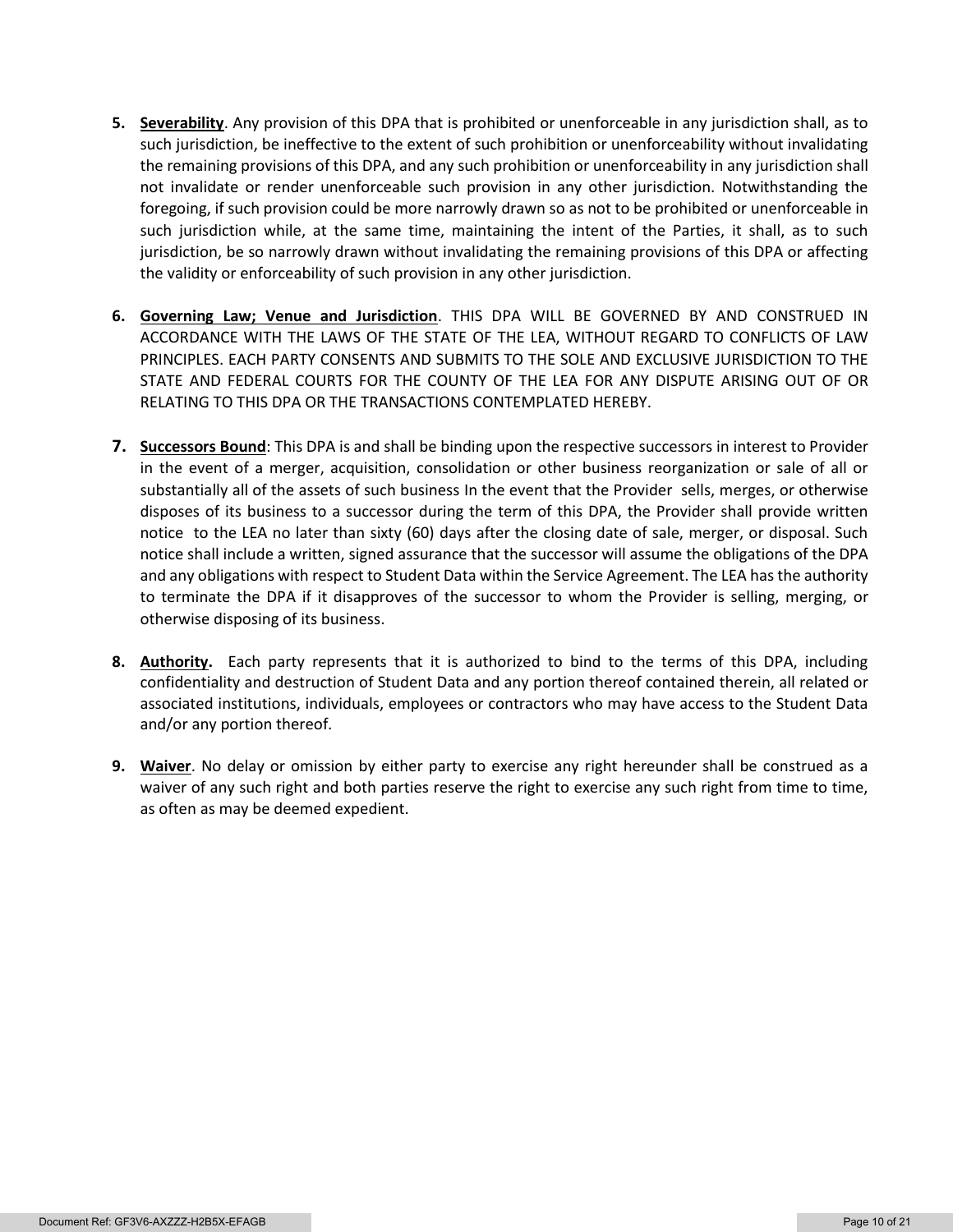### **EXHIBIT "A" DESCRIPTION OF SERVICES**

[INSERT DETAILED DESCRIPTION OF PRODUCTS AND SERVICES HERE. IF MORE THAN ONE PRODUCT (RESOURCE) OR SERVICE IS INCLUDED, LIST EACH PRODUCT (RESOURCE) HERE]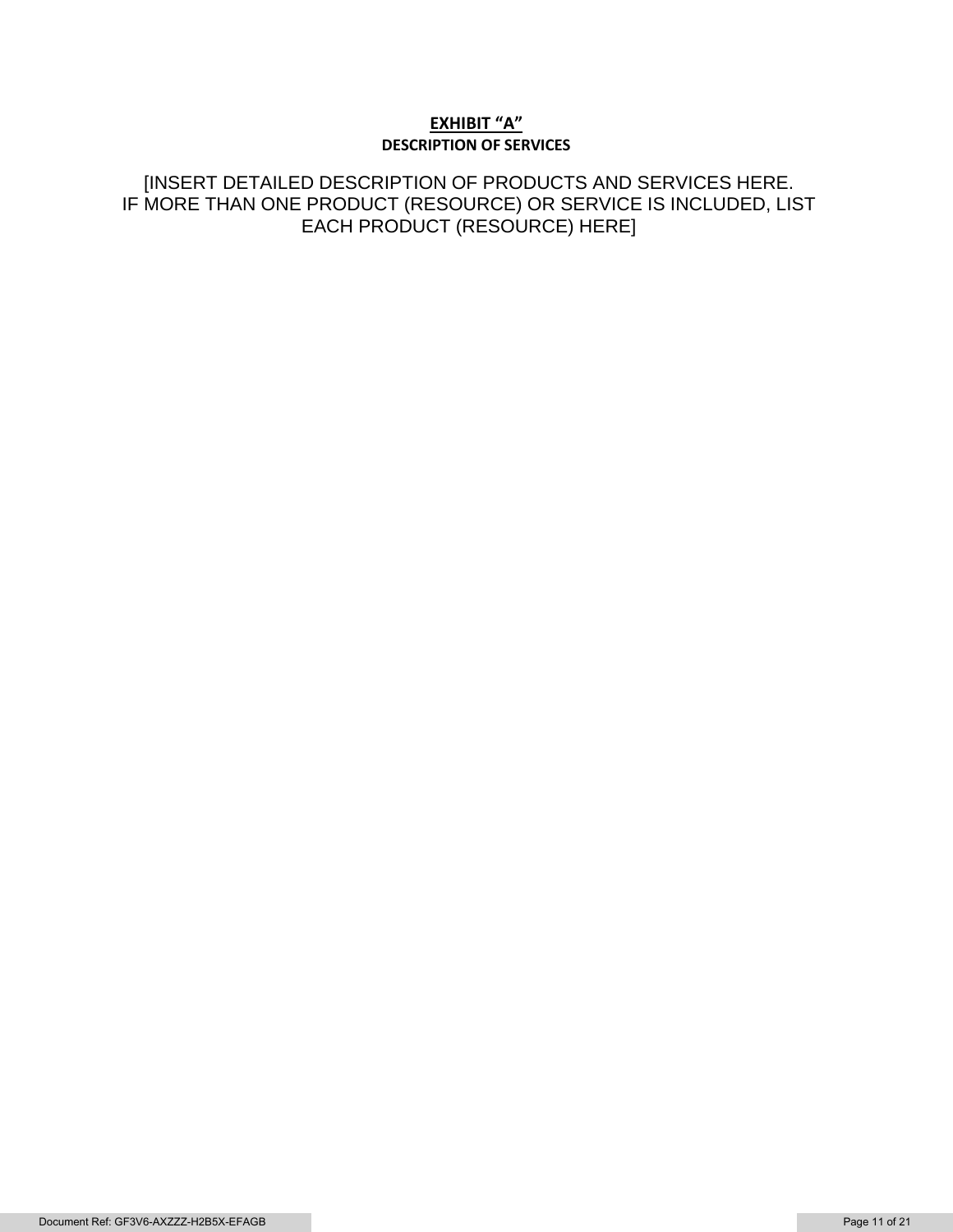# **EXHIBIT "B" SCHEDULE OF DATA**

| <b>Category of Data</b>           | <b>Elements</b>                                                         | <b>Check if Used</b><br>by Your System |
|-----------------------------------|-------------------------------------------------------------------------|----------------------------------------|
| <b>Application Technology</b>     | IP Addresses of users, Use of cookies, etc.                             | $\overline{\vee}$                      |
| Meta Data                         | Other application technology meta data-Please specify:                  |                                        |
| <b>Application Use Statistics</b> | Meta data on user interaction with application                          | $\overline{\mathsf{v}}$                |
| Assessment                        | Standardized test scores                                                |                                        |
|                                   | Observation data                                                        |                                        |
|                                   | Other assessment data-Please specify:                                   |                                        |
| Attendance                        | Student school (daily) attendance data                                  |                                        |
|                                   | Student class attendance data                                           |                                        |
| Communications                    | Online communications captured (emails, blog entries)                   |                                        |
| Conduct                           | Conduct or behavioral data                                              |                                        |
| Demographics                      | Date of Birth                                                           |                                        |
|                                   | Place of Birth                                                          |                                        |
|                                   | Gender                                                                  |                                        |
|                                   | Ethnicity or race                                                       |                                        |
|                                   | Language information (native, or primary language spoken by<br>student) |                                        |
|                                   | Other demographic information-Please specify:                           |                                        |
| Enrollment                        | Student school enrollment                                               |                                        |
|                                   | Student grade level                                                     |                                        |
|                                   | Homeroom                                                                |                                        |
|                                   | Guidance counselor                                                      |                                        |
|                                   | Specific curriculum programs                                            |                                        |
|                                   | Year of graduation                                                      |                                        |
|                                   | Other enrollment information-Please specify:                            |                                        |
| Parent/Guardian Contact           | Address                                                                 |                                        |
| Information                       | Email                                                                   | $\overline{\vee}$                      |
|                                   | Phone                                                                   | $\overline{\mathbf{C}}$                |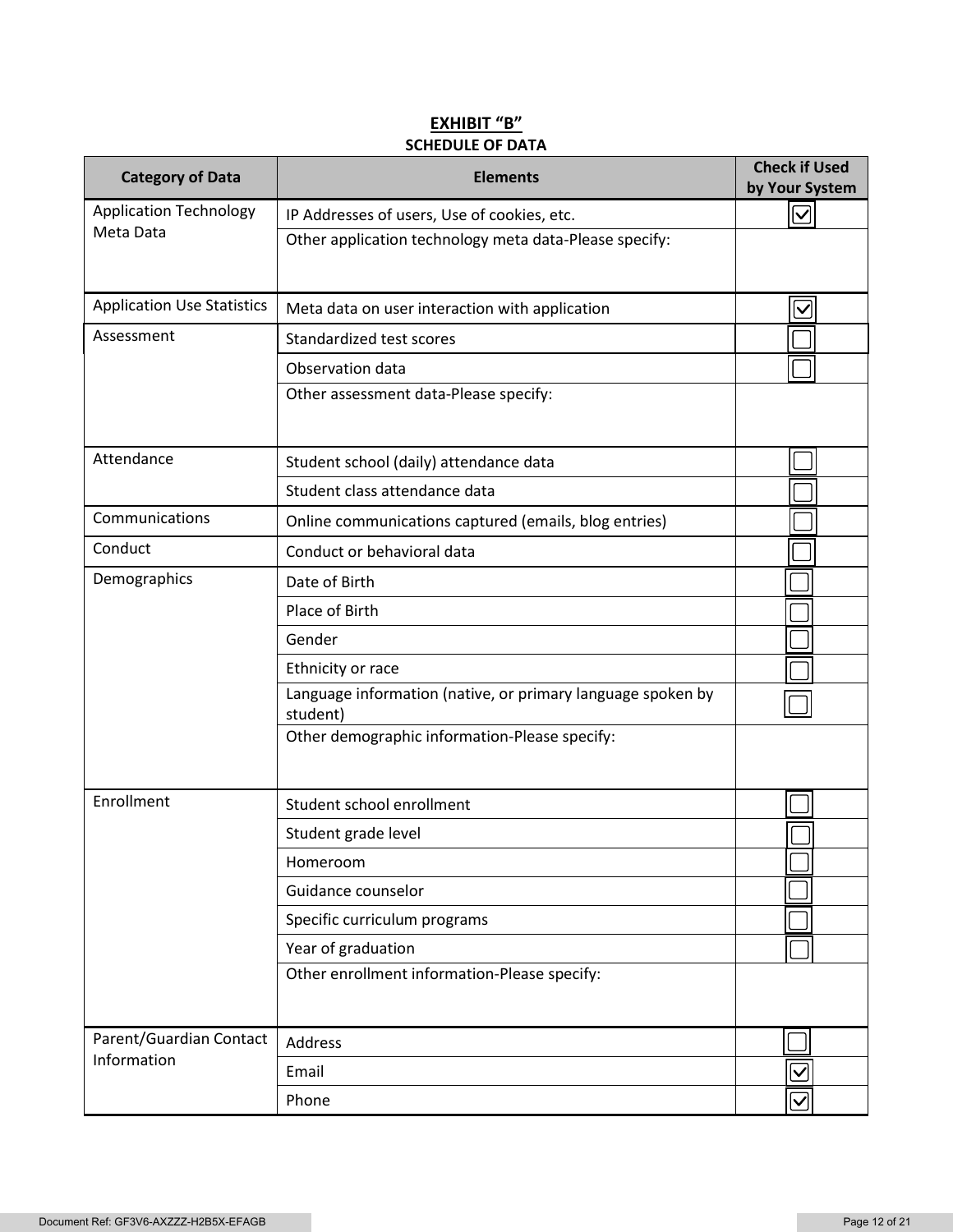| <b>Category of Data</b>              | <b>Elements</b>                                                                                                              | <b>Check if Used</b><br>by Your System |
|--------------------------------------|------------------------------------------------------------------------------------------------------------------------------|----------------------------------------|
| Parent/Guardian ID                   | Parent ID number (created to link parents to students)                                                                       |                                        |
| Parent/Guardian Name                 | First and/or Last                                                                                                            | $\checkmark$                           |
| Schedule                             | Student scheduled courses                                                                                                    |                                        |
|                                      | <b>Teacher names</b>                                                                                                         |                                        |
| Special Indicator                    | English language learner information                                                                                         |                                        |
|                                      | Low income status                                                                                                            |                                        |
|                                      | Medical alerts/ health data                                                                                                  |                                        |
|                                      | Student disability information                                                                                               |                                        |
|                                      | Specialized education services (IEP or 504)                                                                                  |                                        |
|                                      | Living situations (homeless/foster care)                                                                                     |                                        |
|                                      | Other indicator information-Please specify:                                                                                  |                                        |
| <b>Student Contact</b>               | <b>Address</b>                                                                                                               |                                        |
| Information                          | Email                                                                                                                        | $\checkmark$                           |
|                                      | Phone                                                                                                                        |                                        |
| <b>Student Identifiers</b>           | Local (School district) ID number                                                                                            |                                        |
|                                      | State ID number                                                                                                              |                                        |
|                                      | Provider/App assigned student ID number                                                                                      |                                        |
|                                      | Student app username                                                                                                         |                                        |
|                                      | Student app passwords                                                                                                        |                                        |
| <b>Student Name</b>                  | First and/or Last                                                                                                            | $\bm{\nabla}$                          |
| Student In App<br>Performance        | Program/application performance (typing program-student<br>types 60 wpm, reading program-student reads below grade<br>level) |                                        |
| <b>Student Program</b><br>Membership | Academic or extracurricular activities a student may belong to<br>or participate in                                          |                                        |
| <b>Student Survey</b><br>Responses   | Student responses to surveys or questionnaires                                                                               |                                        |
| Student work                         | Student generated content; writing, pictures, etc.                                                                           |                                        |
|                                      | Other student work data -Please specify:                                                                                     | Entrepreneurshi<br>p Projects          |
| Transcript                           | Student course grades                                                                                                        |                                        |
|                                      | Student course data                                                                                                          |                                        |
|                                      | Student course grades/ performance scores                                                                                    |                                        |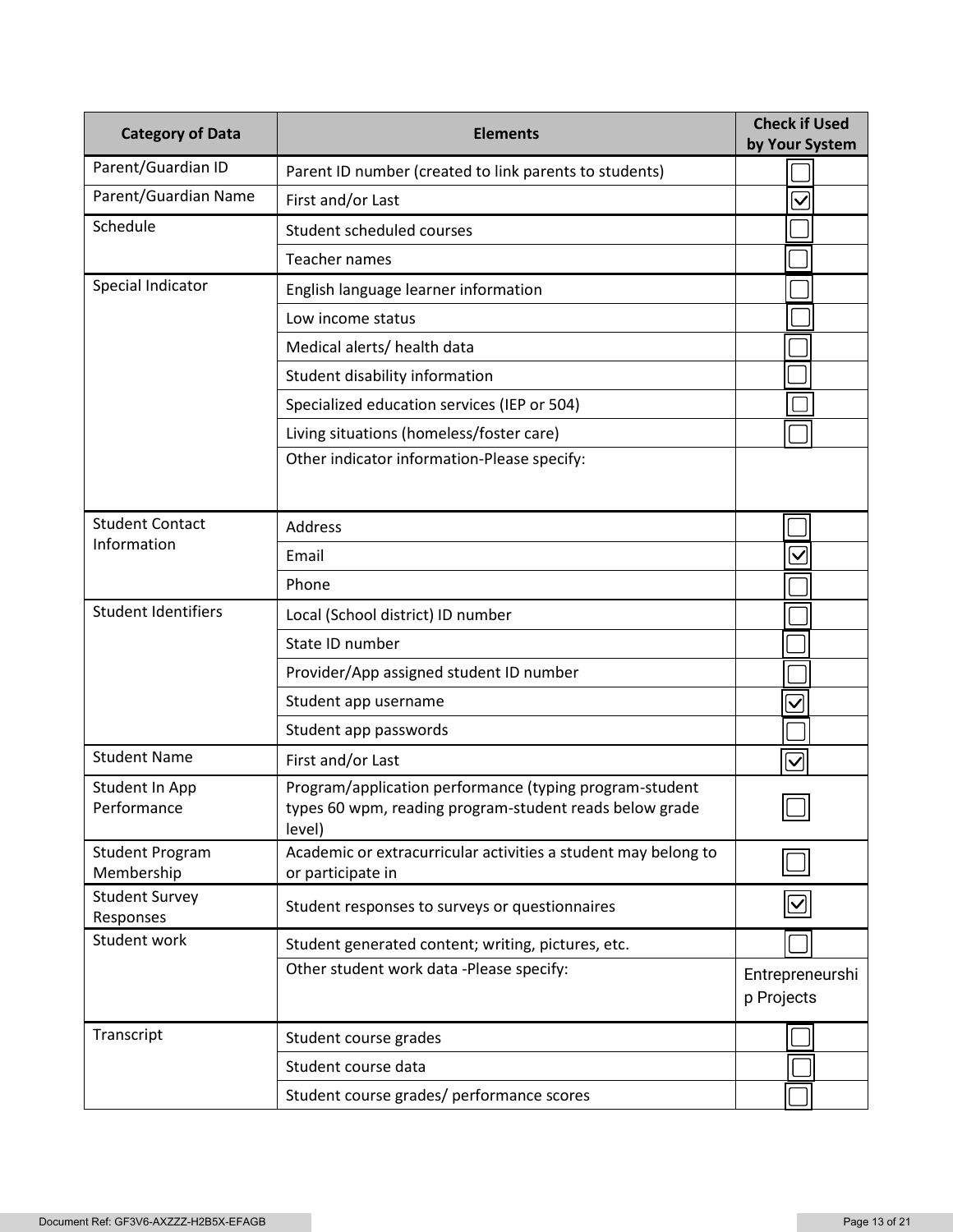| <b>Category of Data</b> | <b>Elements</b>                                                                                                  | <b>Check if Used</b><br>by Your System |
|-------------------------|------------------------------------------------------------------------------------------------------------------|----------------------------------------|
|                         | Other transcript data - Please specify:                                                                          |                                        |
|                         |                                                                                                                  |                                        |
| Transportation          | Student bus assignment                                                                                           |                                        |
|                         | Student pick up and/or drop off location                                                                         |                                        |
|                         | Student bus card ID number                                                                                       |                                        |
|                         | Other transportation data - Please specify:                                                                      |                                        |
|                         |                                                                                                                  |                                        |
| Other                   | Please list each additional data element used, stored, or<br>collected by your application:                      |                                        |
| None                    | No Student Data collected at this time. Provider will<br>immediately notify LEA if this designation is no longer |                                        |
|                         | applicable.                                                                                                      |                                        |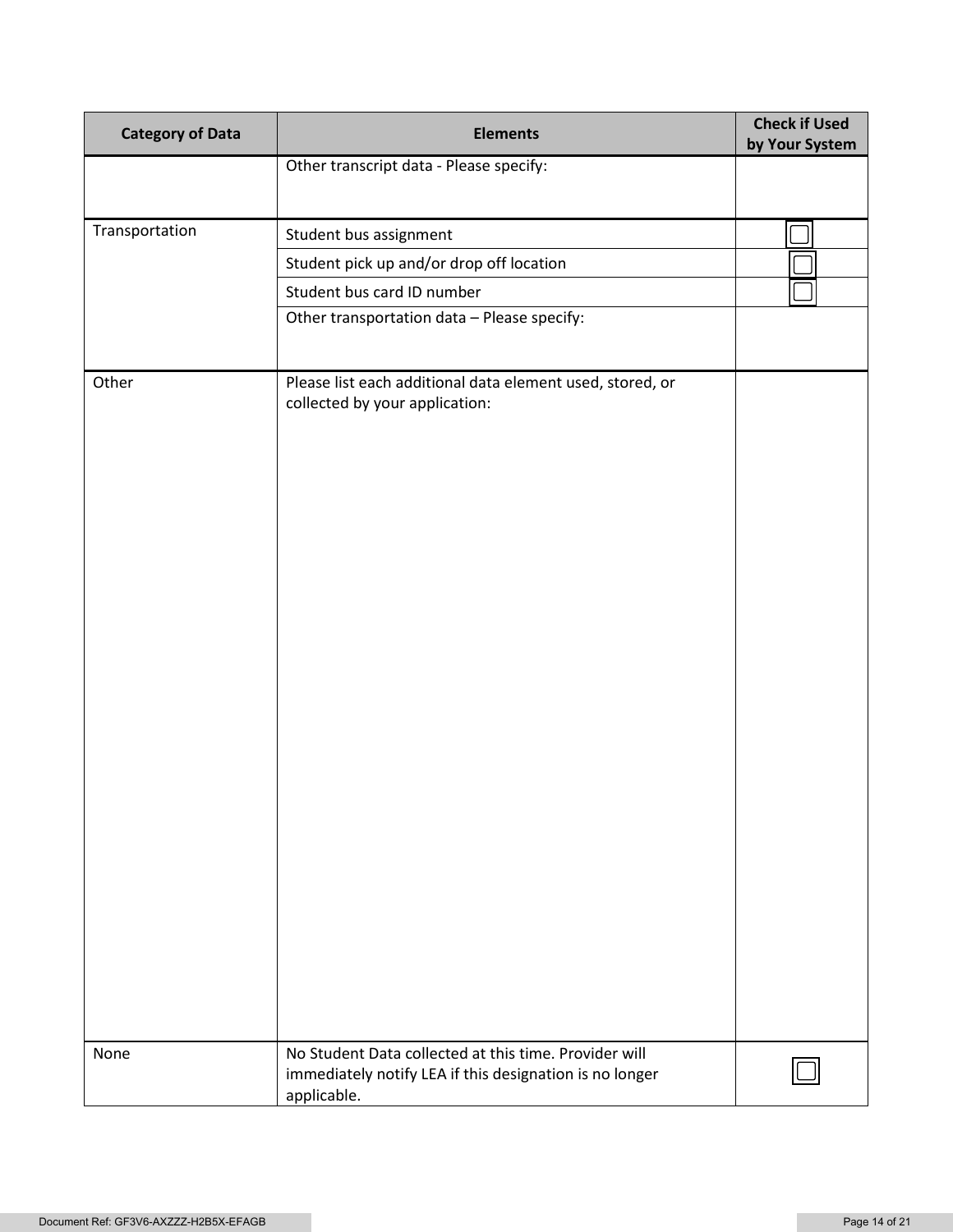# **EXHIBIT "C" DEFINITIONS**

**De-Identified Data and De-Identification**: Records and information are considered to be de-identified when all personally identifiable information has been removed or obscured, such that the remaining information does not reasonably identify a specific individual, including, but not limited to, any information that, alone or in combination is linkable to a specific student and provided that the educational agency, or other party, has made a reasonable determination that a student's identity is not personally identifiable, taking into account reasonable available information.

**Educational Records**: Educational Records are records, files, documents, and other materials directly related to a student and maintained by the school or local education agency, or by a person acting for such school or local education agency, including but not limited to, records encompassing all the material kept in the student's cumulative folder, such as general identifying data, records of attendance and of academic work completed, records of achievement, and results of evaluative tests, health data, disciplinary status, test protocols and individualized education programs.

**Metadata**: means information that provides meaning and context to other data being collected; including, but not limited to: date and time records and purpose of creation Metadata that have been stripped of all direct and indirect identifiers are not considered Personally Identifiable Information.

**Operator**: means the operator of an internet website, online service, online application, or mobile application with actual knowledge that the site, service, or application is used for K–12 school purposes. Any entity that operates an internet website, online service, online application, or mobile application that has entered into a signed, written agreement with an LEA to provide a service to that LEA shall be considered an "operator" for the purposes of this section.

**Originating** LEA: An LEA who originally executes the DPA in its entirety with the Provider.

**Provider**: For purposes of the DPA, the term "Provider" means provider of digital educational software or services, including cloud-based services, for the digital storage, management, and retrieval of Student Data. Within the DPA the term "Provider" includes the term "Third Party" and the term "Operator" as used in applicable state statutes.

**Student Generated Content**: The term "student-generated content" means materials or content created by a student in the services including, but not limited to, essays, research reports, portfolios, creative writing, music or other audio files, photographs, videos, and account information that enables ongoing ownership of student content.

**School Official**: For the purposes of this DPA and pursuant to 34 CFR § 99.31(b), a School Official is a contractor that: (1) Performs an institutional service or function for which the agency or institution would otherwise use employees; (2) Is under the direct control of the agency or institution with respect to the use and maintenance of Student Data including Education Records; and (3) Is subject to 34 CFR § 99.33(a) governing the use and redisclosure of personally identifiable information from Education Records.

**Service Agreement**: Refers to the Contract, Purchase Order or Terms of Service or Terms of Use.

**Student Data**: Student Data includes any data, whether gathered by Provider or provided by LEA or its users, students, or students' parents/guardians, that is descriptive of the student including, but not limited to,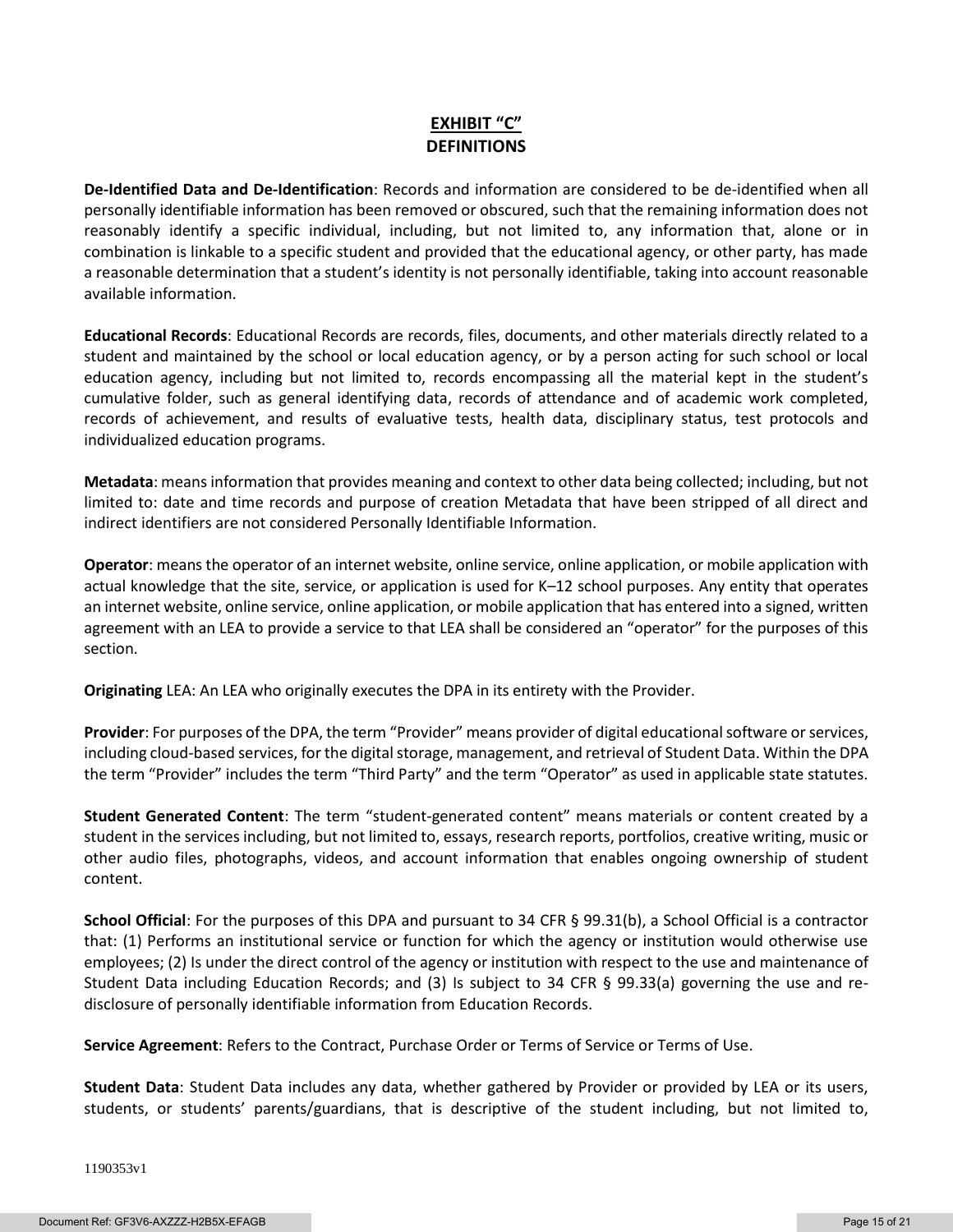information in the student's educational record or email, first and last name, birthdate, home or other physical address, telephone number, email address, or other information allowing physical or online contact, discipline records, videos, test results, special education data, juvenile dependency records, grades, evaluations, criminal records, medical records, health records, social security numbers, biometric information, disabilities, socioeconomic information, individual purchasing behavior or preferences, food purchases, political affiliations, religious information, text messages, documents, student identifiers, search activity, photos, voice recordings, geolocation information, parents' names, or any other information or identification number that would provide information about a specific student. Student Data includes Meta Data. Student Data further includes "personally identifiable information (PII)," as defined in 34 C.F.R. § 99.3 and as defined under any applicable state law. Student Data shall constitute Education Records for the purposes of this DPA, and for the purposes of federal, state, and local laws and regulations. Student Data as specified in **Exhibit "B"** is confirmed to be collected or processed by the Provider pursuant to the Services. Student Data shall not constitute that information that has been anonymized or de-identified, or anonymous usage data regarding a student's use of Provider's services.

**Subprocessor:** For the purposes of this DPA, the term "Subprocessor" (sometimes referred to as the "Subcontractor") means a party other than LEA or Provider, who Provider uses for data collection, analytics, storage, or other service to operate and/or improve its service, and who has access to Student Data.

**Subscribing LEA**: An LEA that was not party to the original Service Agreement and who accepts the Provider's General Offer of Privacy Terms.

**Targeted Advertising:** means presenting an advertisement to a student where the selection of the advertisement is based on Student Data or inferred over time from the usage of the operator's Internet web site, online service or mobile application by such student or the retention of such student's online activities or requests over time for the purpose of targeting subsequent advertisements. "Targeted advertising" does not include any advertising to a student on an Internet web site based on the content of the web page or in response to a student's response or request for information or feedback.

**Third Party**: The term "Third Party" means a provider of digital educational software or services, including cloudbased services, for the digital storage, management, and retrieval of Education Records and/or Student Data, as that term is used in some state statutes. However, for the purpose of this DPA, the term "Third Party" when used to indicate the provider of digital educational software or services is replaced by the term "Provider."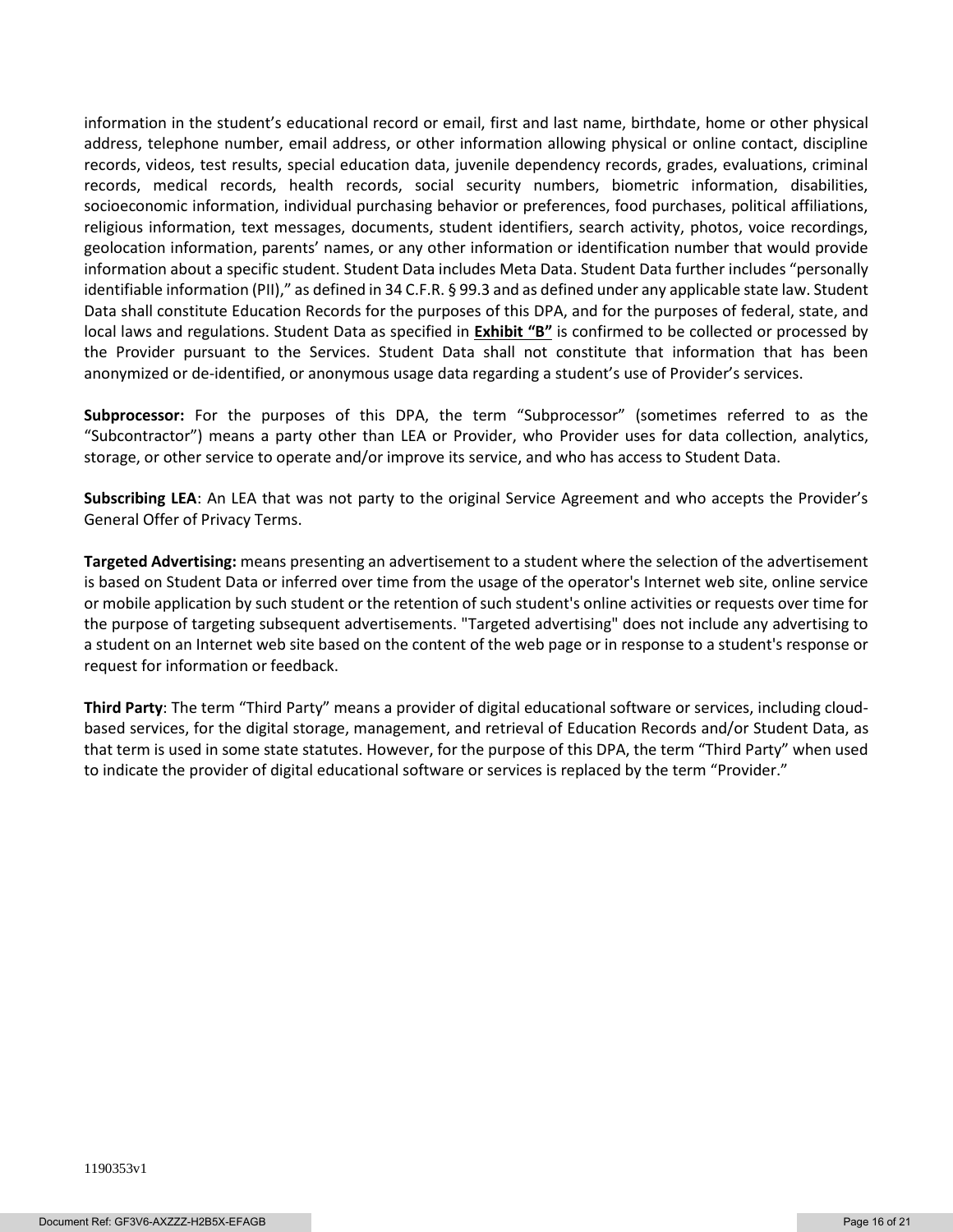### **EXHIBIT "D" DIRECTIVE FOR DISPOSITION OF DATA**

 Provider to dispose of data obtained by Provider pursuant to the terms of the Service Agreement between LEA and Provider. The terms of the Disposition are set forth below: Ventura County Office of Education

1. Extent of Disposition

Disposition is partial. The categories of data to be disposed of are set forth below or are found in an attachment to this Directive:

#### [**Insert categories of data here**]

\_\_\_\_\_ Disposition is Complete. Disposition extends to all categories of data.

#### 2. Nature of Disposition

 $\boxed{\boxed{\phantom{a}}\phantom{a}}$  Disposition shall be by destruction or deletion of data.

 $\Box$  Disposition shall be by a transfer of data. The data shall be transferred to the following site as follows:

#### [**Insert or attach special instructions**]

3. Schedule of Disposition

Data shall be disposed of by the following date:

 $\boxed{\text{M}}$  As soon as commercially practicable.

 $\_$  By 07-31-2024

4. Signature

\_\_\_\_\_\_\_\_\_\_\_\_\_\_\_\_\_\_\_\_\_\_\_\_\_\_\_\_\_\_\_\_\_\_\_\_\_\_\_\_ \_\_\_\_\_\_\_\_\_\_\_\_\_\_\_\_\_\_

07-27-2021

Authorized Representative of LEA Date

5. Verification of Disposition of Data

 $L$  dm and lee  $\frac{L}{L}$  .  $\frac{L}{L}$  .  $\frac{L}{L}$  .  $\frac{L}{L}$  .  $\frac{L}{L}$  .  $\frac{L}{L}$  .  $\frac{L}{L}$  .  $\frac{L}{L}$ 

Authorized Representative of Company **Date** 

07-27-2021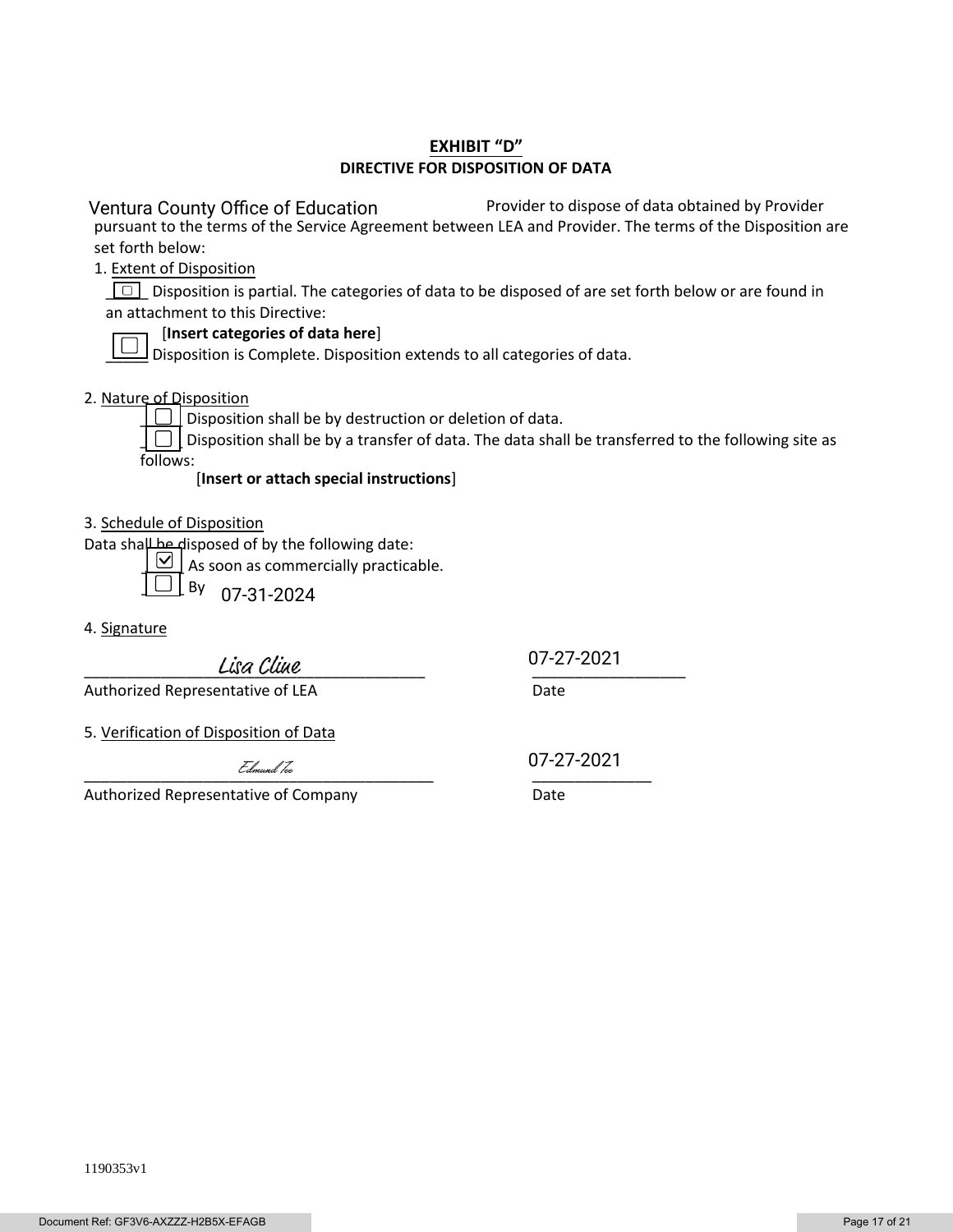### **EXHIBIT "E" GENERAL OFFER OF PRIVACY TERMS**

#### **1**. **Offer of Terms**

Provider offers the same privacy protections found in this DPA between it and Ventura County Office of Education

("Originating LEA") which is dated  $Jul$  18, 2021, to any other LEA ("Subscribing LEA") who accepts this General Offer of Privacy Terms ("General Offer") through its signature below. This General Offer shall extend only to privacy protections, and Provider's signature shall not necessarily bind Provider to other terms, such as price, term, or schedule of services, or to any other provision not addressed in this DPA. The Provider and the Subscribing LEA may also agree to change the data provided by Subscribing LEA to the Provider to suit the unique needs of the Subscribing LEA. The Provider may withdraw the General Offer in the event of: (1) a material change in the applicable privacy statues; (2) a material change in the services and products listed in the originating Service Agreement; or three (3) years after the date of Provider's signature to this Form. Subscribing LEAs should send the signed **Exhibit "E"** to Provider at the following email address:

#### \_\_\_\_\_\_\_\_\_\_\_\_\_\_\_\_\_\_\_\_\_\_\_\_\_\_\_\_\_\_\_\_\_\_\_\_\_\_\_\_\_. ed@choosefi.com

**PROVIDER:\_\_\_\_\_\_\_\_\_\_\_\_\_\_\_\_\_\_\_\_\_\_\_\_\_\_\_\_\_\_\_\_\_\_\_\_\_\_\_\_\_\_\_\_\_\_\_\_\_\_\_\_\_\_\_\_\_** Choose FI Media, Inc

| BY:                  |            | Edmund Tee |                 | Date: | 07-27-2021 |
|----------------------|------------|------------|-----------------|-------|------------|
| <b>Printed Name:</b> | Edmund Tee |            | Title/Position: | CEO   |            |

#### **2**. **Subscribing LEA**

A Subscribing LEA, by signing a separate Service Agreement with Provider, and by its signature below, accepts the General Offer of Privacy Terms. The Subscribing LEA and the Provider shall therefore be bound by the same terms of this DPA for the term of the DPA between the Ventura County Office of Education

and the Provider. \*\*PRIOR TO ITS EFFECTIVENESS, SUBSCRIBING LEA MUST DELIVER NOTICE OF ACCEPTANCE TO PROVIDER PURSUANT TO ARTICLE VII, SECTION 5. \*\*

| LEA:                              |  |
|-----------------------------------|--|
| BY:                               |  |
|                                   |  |
|                                   |  |
|                                   |  |
| DESIGNATED REPRESENTATIVE OF LEA: |  |
| Name:                             |  |
| Title:                            |  |
| Address:                          |  |
| Telephone Number:                 |  |
| Email:                            |  |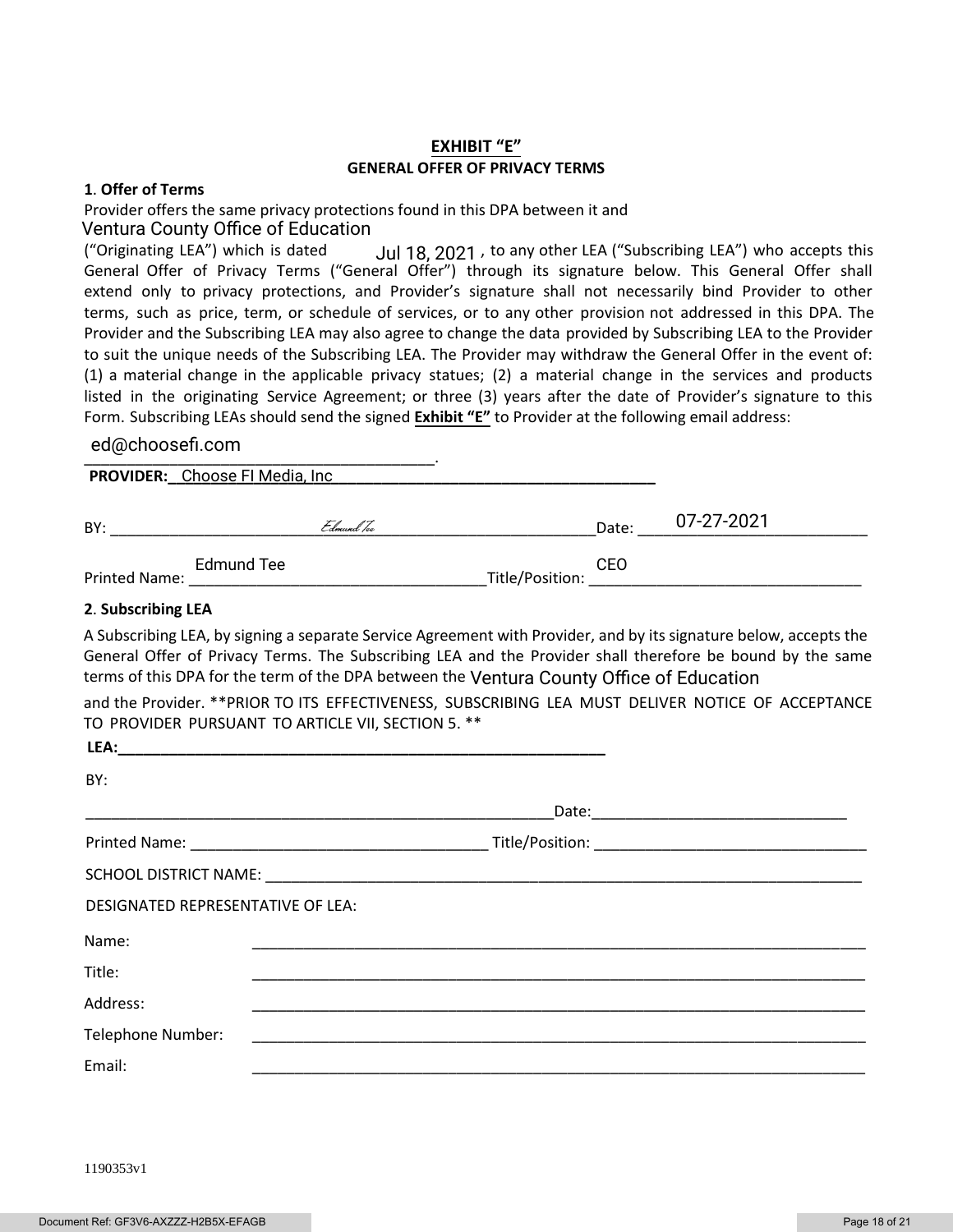### **EXHIBIT "F" DATA SECURITY REQUIREMENTS**

#### **Adequate Cybersecurity Frameworks 2/24/2020**

The Education Security and Privacy Exchange ("Edspex") works in partnership with the Student Data Privacy Consortium and industry leaders to maintain a list of known and credible cybersecurity frameworks which can protect digital learning ecosystems chosen based on a set of guiding cybersecurity principles\* ("Cybersecurity Frameworks") that may be utilized by Provider .

| <b>MAINTAINING ORGANIZATION/GROUP</b>                                                   | <b>FRAMEWORK(S)</b>                                                                                                                  |  |
|-----------------------------------------------------------------------------------------|--------------------------------------------------------------------------------------------------------------------------------------|--|
|                                                                                         |                                                                                                                                      |  |
| National Institute of Standards and<br>Technology                                       | NIST Cybersecurity Framework Version 1.1                                                                                             |  |
| National Institute of Standards and<br>Technology                                       | NIST SP 800-53, Cybersecurity Framework for<br>Improving Critical Infrastructure Cybersecurity<br>(CSF), Special Publication 800-171 |  |
| International Standards Organization                                                    | Information technology - Security techniques<br>- Information security management systems<br>(ISO 27000 series)                      |  |
| Secure Controls Framework Council, LLC                                                  | Security Controls Framework (SCF)                                                                                                    |  |
| Center for Internet Security                                                            | CIS Critical Security Controls (CSC, CIS Top 20)                                                                                     |  |
| Office of the Under Secretary of Defense for<br>Acquisition and Sustainment (OUSD(A&S)) | <b>Cybersecurity Maturity Model Certification</b><br>(CMMC, ~FAR/DFAR)                                                               |  |

Cybersecurity Frameworks

*Please visi[t http://www.edspex.org](http://www.edspex.org/) for further details about the noted frameworks.*

\*Cybersecurity Principles used to choose the Cybersecurity Frameworks are located here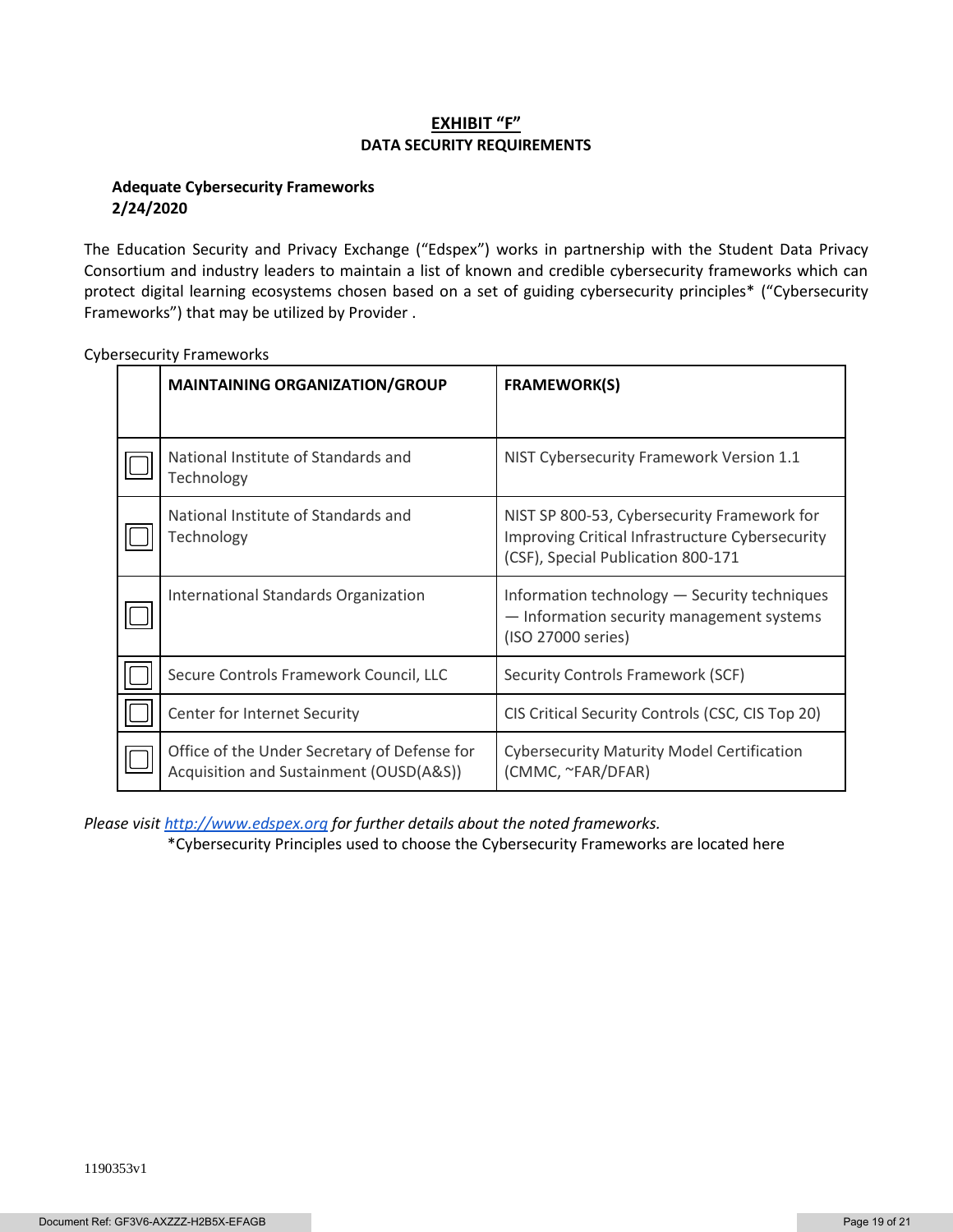# **EXHIBIT "G"**

# **Supplemental SDPC State Terms for California**

## **Version 1.0**

This Amendment for SDPC State Terms for California ("**Amendment**") is entered into on the date of full execution (the "**Effective Date**") and is incorporated into and made a part of the Student Data Privacy Agreement ("**DPA**") by and between:

Ventura County Office of Education , located at 5100 Adolfo RdCamarilloCalifornia93012 (the "**Local Education Agency**" or "**LEA**") and

, located at Choose FI Media, Inc 11357 Nuckols Rd #1111, Glen Allen, VA 23059 (the "**Provide**r").

All capitalized terms not otherwise defined herein shall have the meaning set forth in the DPA.

**WHEREAS**, the Provider is providing educational or digital services to LEA, which services include: (a) cloud-based services for the digital storage, management, and retrieval of pupil records; and/or (b) digital educational software that authorizes Provider to access, store, and use pupil records; and

**WHEREAS**, the Provider and LEA recognize the need to protect personally identifiable student information and other regulated data exchanged between them as required by applicable laws and regulations, such as the Family Educational Rights and Privacy Act ("**FERPA**") at 20 U.S.C. § 1232g (34 C.F.R. Part 99); the Protection of Pupil Rights Amendment ("**PPRA**") at 20 U.S.C. §1232h; and the Children's Online Privacy Protection Act ("**COPPA**") at 15 U.S.C. § 6501-6506 (16 C.F.R. Part 312), accordingly, the Provider and LEA have executed the DPA, which establishes their respective obligations and duties in order to comply with such applicable laws; and

**WHEREAS**, the Provider will provide the services to LEA within the State of California and the Parties recognizes the need to protect personally identifiable student information and other regulated data exchanged between them as required by applicable California laws and regulations, such as the Student Online Personal Information Protection Act ("**SOPIPA**") at California Bus. & Prof. Code § 22584; California Assembly Bill 1584 ("**AB 1584**") at California Education Code section 49073.1; and other applicable state privacy laws and regulations; and

**WHEREAS**, the Provider and LEA desire to enter into this Amendment for the purpose of clarifying their respective obligations and duties in order to comply with applicable California state laws and regulations.

**NOW, THEREFORE**, for good and valuable consideration, LEA and Provider agree as follows:

- **1. Term**. The term of this Amendment shall expire on the same date as the DPA, unless otherwise terminated by the Parties.
- **2. Modification to Article IV, Section 7 of the DPA**. Article IV, Section 7 of the DPA (Advertising Limitations) is amended by deleting the stricken text as follows: